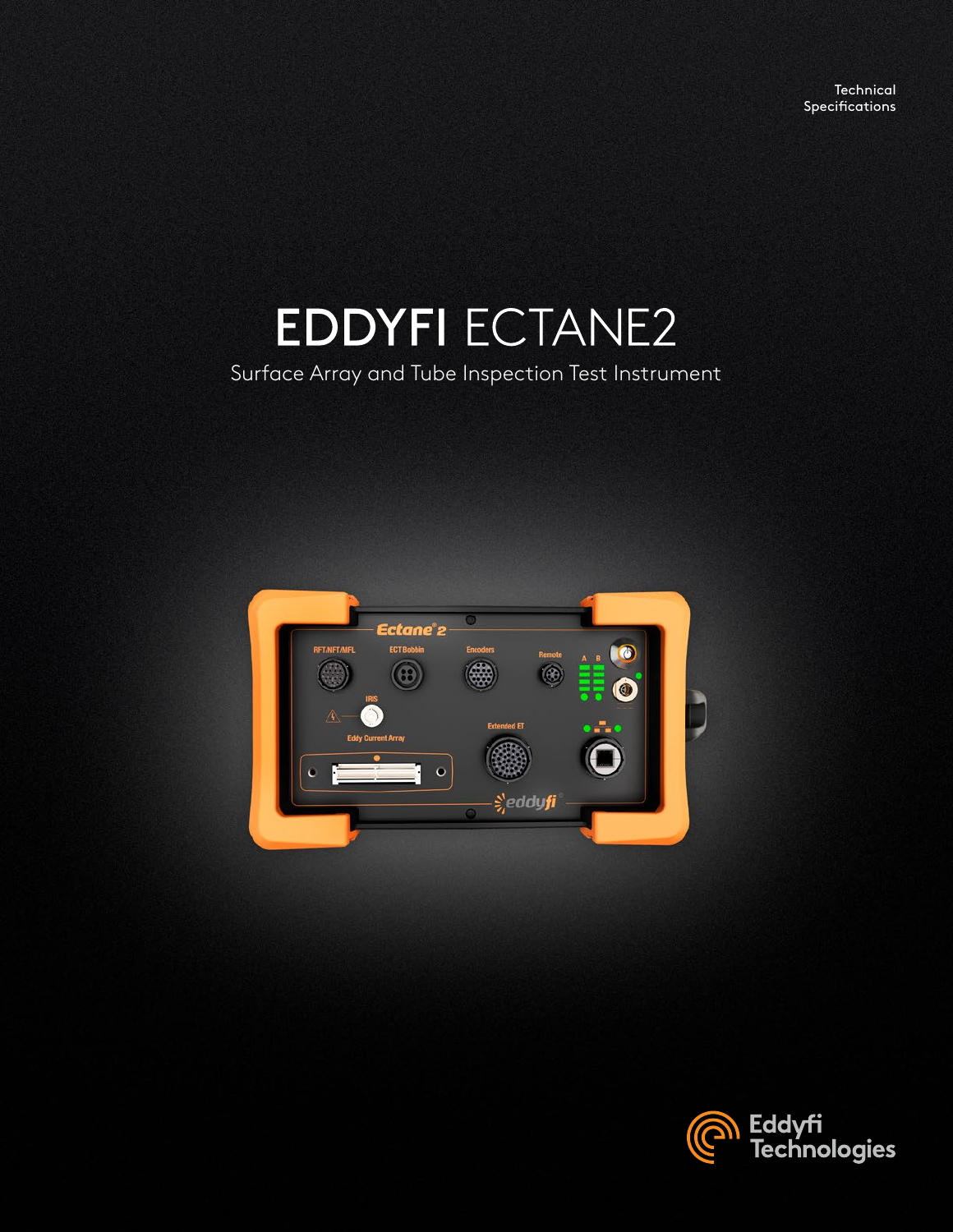# A PROVEN SUCCESS. MADE BETTER.

With several hundred units in the field, Eddyfi® Ectane® became the most popular multi-technology test instrument on the market. It's time for the next generation — Ectane 2.



Users from a wide variety of markets in over 50 countries use Ectane. Ectane 2 retains all the characteristics users love about the original — the built-in inspection technology flexibility, the compact size, the ruggedness, and the stylish design, to name just a few.

Ectane 2 is just as autonomous as its predecessor with 8 hours of battery power, resists just as well to the most inhospitable inspection environments by being thoroughly sealed, and it is just as portable.

The Ectane 2 test instrument improves over the original with:

## More powerful cpu

Ectane 2 has a faster CPU, with more punch for ultrafast probe nulling and real-time processing. It greatly contributes to making quality inspections easier than ever before with any technology combination, whether it be ECT, ECA, TECA™, RFT, NFT, NFA, MFL, or IRIS.

## Better maximum frequency

Ectane 2's maximum ECT frequency is 10 MHz, which offers more flexibility and better performance to a variety of tubing and surface applications.

## Current source for saturation probes

Available on the 41-pin Ectane 2 connector, you can program the built-in source to control the current output feeding into partial saturation and magnetic bias ECT probes.

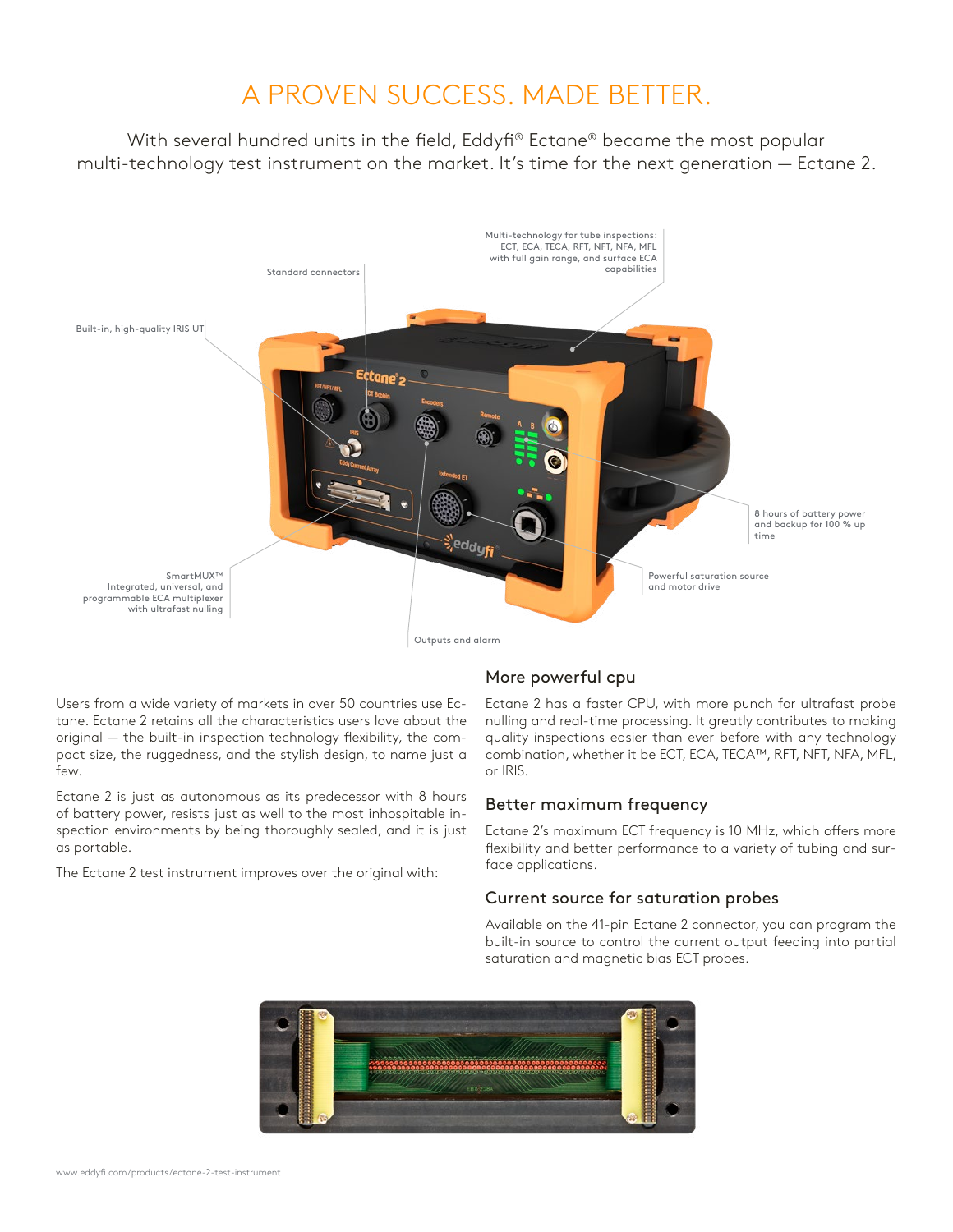#### Motor drive for rpc probes

Ectane 2 is also capable of driving motorized rotating pancake coil (RPC) probes, thanks to its powerful built-in motor drive. This is useful in applications where RPC probes are used to find longitudinal and circumferential cracks.

#### SMARTMUX™

The SmartMUX is Ectane 2's integrated and programmable multiplexer. It's the solution to all the problems caused by external multiplexers and less powerful systems.

Such versatility offers you the freedom to use any absolute, differential, or transmit-receive eddy current coil topologies.

#### Up to 256 elements

The Ectane 2 is available in three different array configurations: 64, 128, or 256 elements. More elements means better probe coverage, more uniform sensitivity, higher resolution, and faster inspections. Modular by design, Ectane 2 can be retrofitted to increase the channel capacity up to 256 elements.

#### Other outstanding features

- Automatically recognizes probes, making setup a cinch.
- Comes with eight probe inputs for RFT, NFT, and MFL.
- Has three programmable outputs that can be used to automate inspection sequences, for example.
- Comes with a programmable alarm to warn users when they reach tube ends, for example.

Ectane 2's speed and capabilities are harnessed by the complete data acquisition, analysis, and reporting software, Magnifi®.

Ectane 2 builds on the foundations laid out by its predecessor, taking it several steps further and making an already strong platform even stronger.

#### Available models

To order or receive a quote, visit www.eddyfi.com.

|                      | ECT. | ECA/<br>TECA/<br><b>NFA</b> | RFT/<br><b>NFT/MFL</b> | <b>IRIS</b> |
|----------------------|------|-----------------------------|------------------------|-------------|
| <b>ECTANE2-E</b>     |      |                             | ●                      |             |
| <b>ECTANE2-ERNM</b>  |      |                             |                        |             |
| <b>ECTANE2-ERNMI</b> |      |                             |                        |             |
| <b>ECTANE2-I</b>     |      |                             |                        |             |
| ECTANE2-E64          |      | 64<br>channels              | Δ                      |             |
| ECTANE2-E64RNM       |      | 64<br>channels              |                        |             |
| ECTANE2-E64RNMI      |      | 64<br>channels              |                        |             |
| ECTANE2-E128         |      | 128<br>channels             |                        |             |
| ECTANE2-E128RNM      |      | 128<br>channels             |                        |             |
| ECTANE2-E128RNMI     |      | 128<br>channels             |                        |             |
| ECTANE2-E256         |      | 256<br>channels             |                        |             |